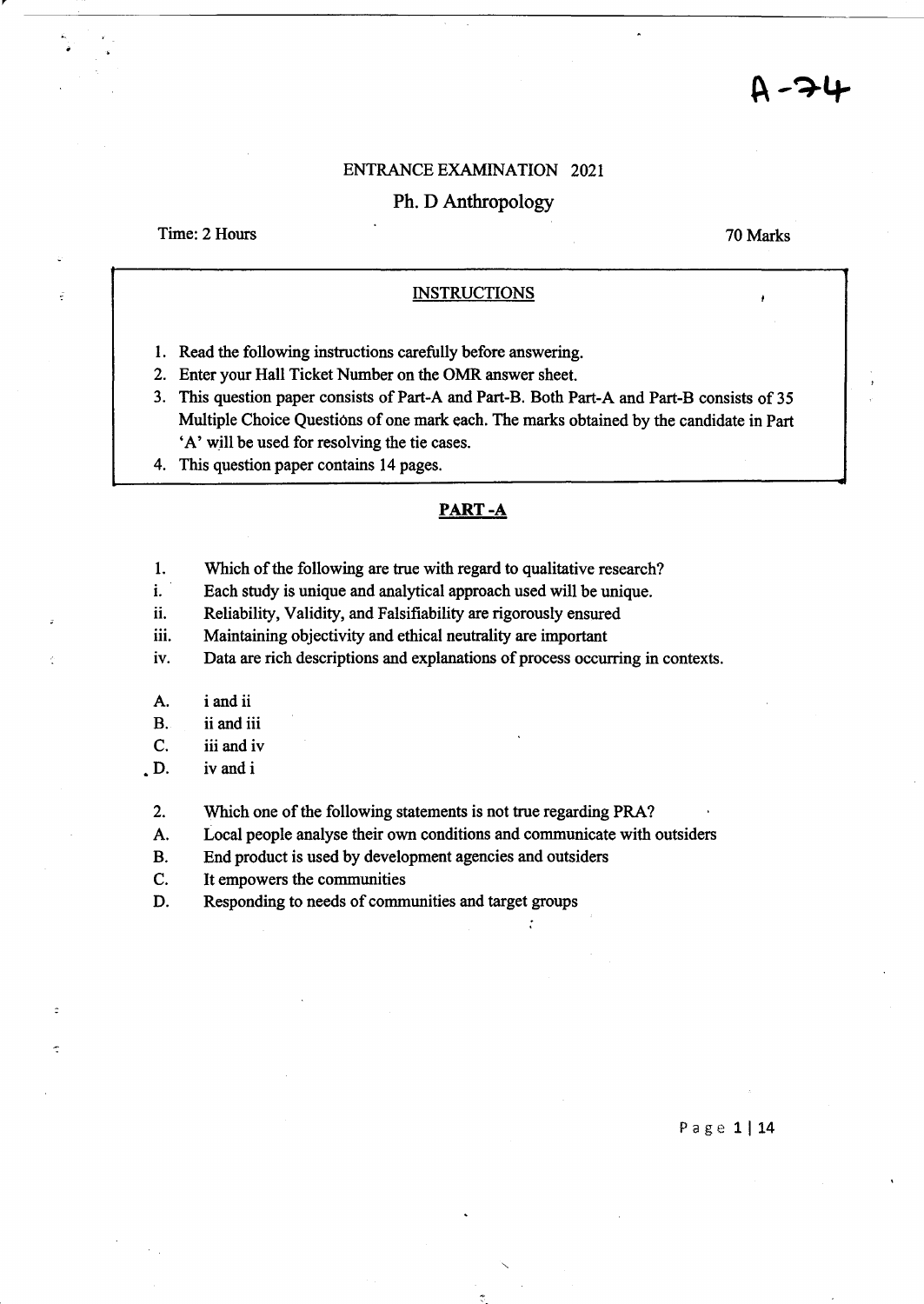- 3. Match the following
- i. Comparative method
- ii. Genealogical method
- iii. Extended case study method
- iv.

a. W.H R Rivers b. Oscar Lewis

- c. Fred Eggan
- Case study method
- A. I-b, 2-a, 3-d, 4-c
- B. I.c, 2.d,3-b, 4-a
- C. I-d, 2-c,3-b, 4-a
- D. I-c, 2-a, 3-d, 4-b
- 4. Identify the correct statements on how post-modernists criticized ethnographers
- i. They lack of objectivity as the meaning of an ethnographic text is a simple function of ethnographer's intention.
- ii. Ethnographers deconstruct texts to know the intentions and motives of the natives from people's point of view
- iii. Personal knowledge of the ethnographer is experiential knowledge and hence is not scientific.
- iv. The ethnographers share authorial responsibility, there by empowering the reader.
- A. i and ii
- B. i and iii
- C. iii and iv
- D. iv and i
- 5. Who of the following philosophers stated that 'The central criterion of the scientific status of a theory is its "falsifiability, or refutability, or testability'?
- A. Karl Popper
- B. Thomas Kuhn
- C. Eamest Nagel
- -D. Rene Descartes
- 6. What type of question is the one given below? 'Looking back over the past year or so, would you say that India's economy has got stronger, got weaker, or has it stayed about the same?
- A. Factual question
- B. Leading question
- C. Opinion question
- D. Sensitive question

Page 2 | 14

- 
- 
- 
- d. Van Velsen
-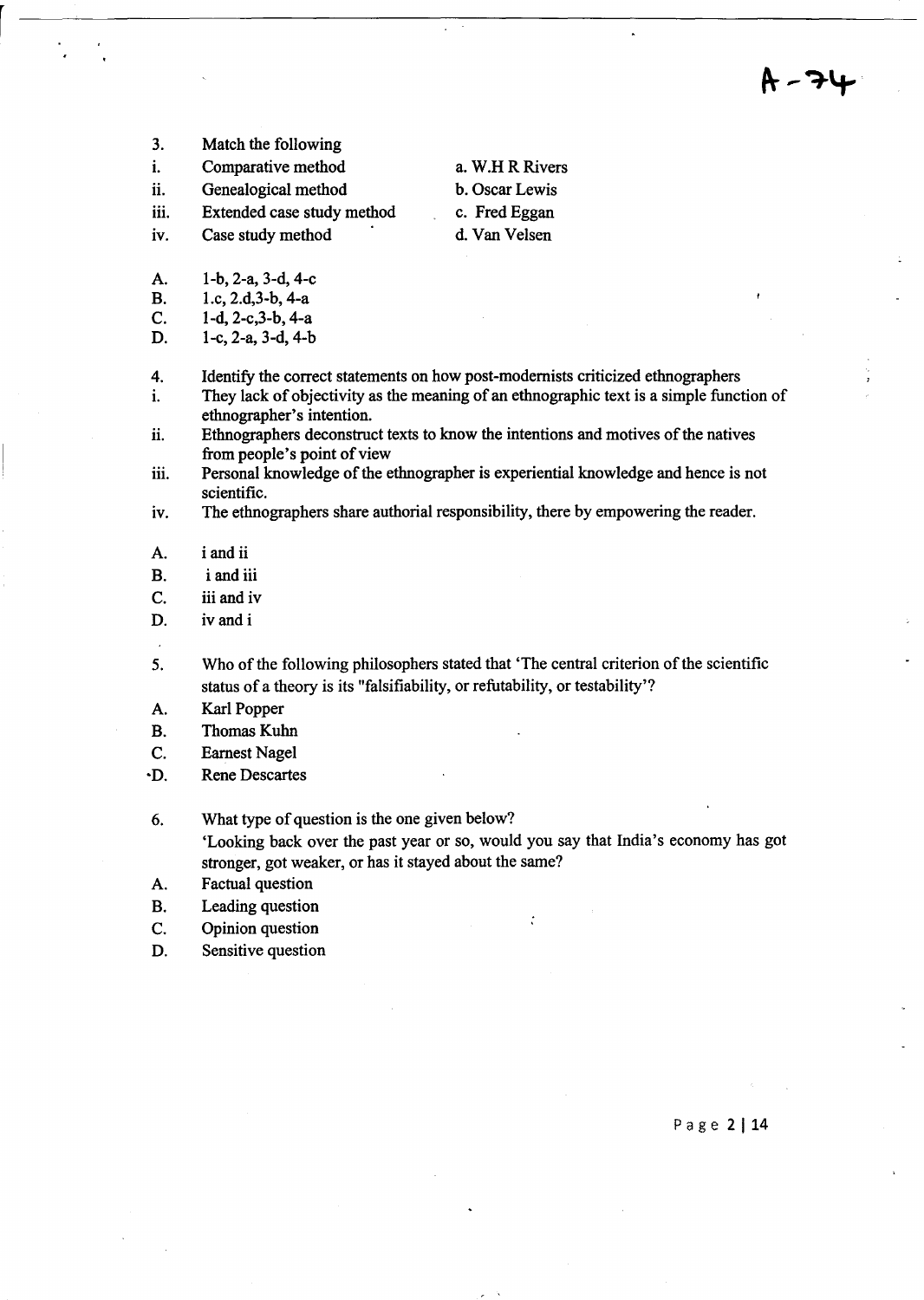7. Which of the following statements are correct which with regard to literature survey? i. It is mandatory to refer the works of senior scholars to show one's familiarity with the area of research.

ii. The literature is used to frame the problem in the introduction to the study.

iii. The literature is presented at the end of the study for comparing and contrasting findings of the qualitative study.

iv. Funding agencies insist on listing out primary sources, secondary sources and tertiary sources chronologically.

A. i and ii

B. ii and iii

C. ii and iv

D. iv and i

8. A good questionnaire should avoid

i. Leading questions

ii. Too many questions

- iii. Opinion questions
- iv. Factual questions
- A. i and ii

B. ii and iii

c. iii and iv

D. ivand i

9. Why is it important for structured interviews to follow a standardized procedure?

A. To increase validity, as the interview guide is tailor made to each respondent

- B. To increase reliability, because all respondents receive the same interview stimulus
- c. It saves money and man power
- D. To make it easier for untrained interviewers to carry out complex surveys

10. Which one of the following is a correct statement in the context of "focus groups"?

- A. Focus group interviews involve large number of participants
- B. Focus groups are used to study the range of variation in a homogenous group
- c. The researcher is involved in multiple tasks as note taker, moderator and observer
- D. Focus groups are free to select the topic for interview
- 11. Triangulation involves:

~

- A. Using three research methods in a qualitative study
- B. Cross-checking the results found by different research strategies
- c. Using similar concepts arising from different perspectives
- D. To represent the relations between three variables

P age 3 114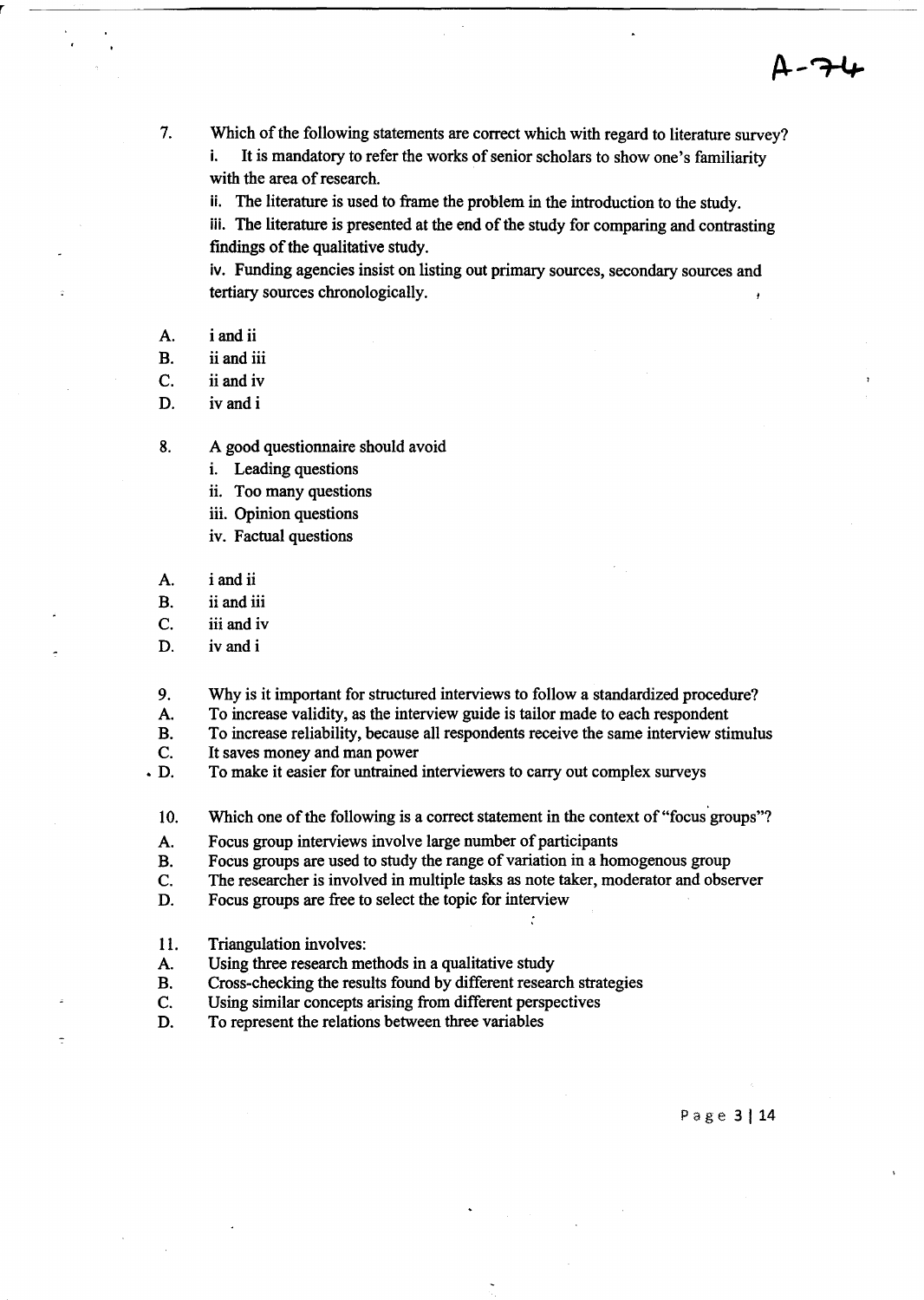- 12. Emic approach does not involve:
- A. Using actors' definitions in the cultural setting under study
- B. Imposing researcher's categories on local population
- C. Making cross cultural generalizations
- D. Looking at things from insiders' point of view
- 13. The hypothesis that "Hindus and Muslims do not differ in women education" can be termed as a
- A. Research hypothesis
- B. Statistical hypothesis
- C. Sensitive hypothesis
- D. Null hypothesis
- 14. Qualitative research process can be described as iterative, recursive and holographic. In this holographic refers to:
- A. A cycle that keeps repeating
- B. Each step in the process contains the entire process
- C. One part can call you back to previous part
- D. Graphic presentation in the form of a hologram
- 15. Which of the activities does not come under plagiarism?
- i. Not obtaining informed consent from research participants
- ii. Failure to acknowledge utilization of other people's writings or ideas
- iii. Making use of internet sources freely available by giving references
- iv. With or without any intention to cheat, not admitting collaborative nature of work
- A. i and ii
- B. i and iii
- C. iii and iv
- D. iv and i
- 16. Derek Freeman criticized Margaret Mead's work on Samoans on the following grounds:
- A. Field work is superficial and superfluous
- B. Work is influenced by the belief in 'Cultural Determinism'
- C. Work is subtly ethnocentric
- D. Wrote with the purpose of disproving Franz Boas
- 17. The first training manual in development anthropology was developed by
- A. Wenner-Gren Foundation
- B. Ford Foundation
- C. Royal Anthropological Institute
- D. American Anthropological Association

Page 4 | 14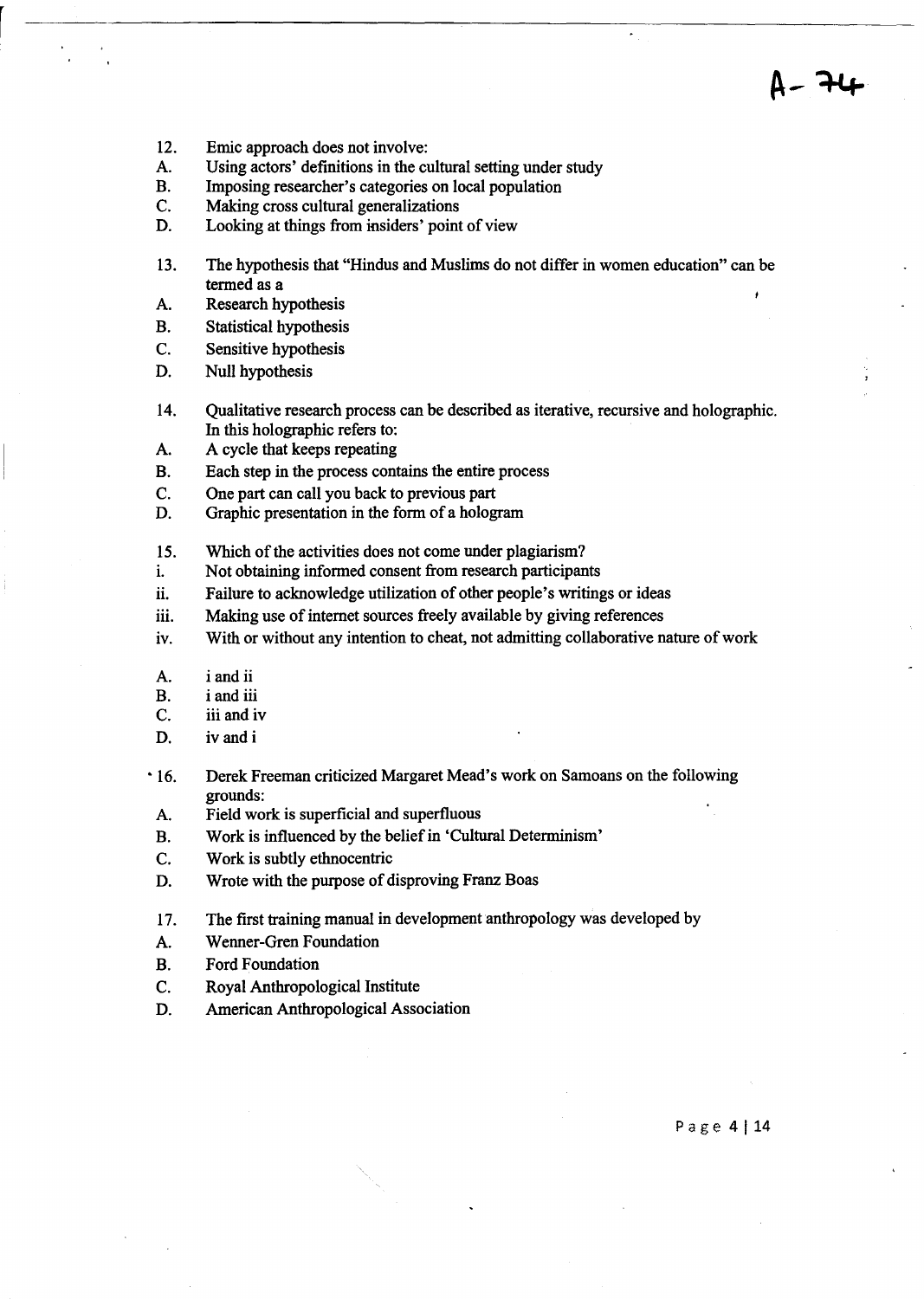- 18. The advantages of studying one's own culture are
- i. Advantage of saving time in learning the language
- ii. Outsiders have biases and prejudices and they lack objectivity
- iii. There will be home blindness of outsider
- iv. With intimate knowledge it becomes easy to understand what is unique
- A. i and ii
- B. ii and iii
- C. iii and iv
- D. iv and i
- 19. Identify the wrong statement regarding survey research
- A. It uncovers areas for intensive interviewing
- B. It conclusively explains the relationships between variables
- C. A survey simply collects data
- D. Research is a primary goal and survey is one way of achieving that goal
- 20. Cluster sampling is recommended only when
- A. The population contains distinct subpopulations of different types
- B. The size of the population is very small
- C. The results are to be used for developing questionnaires
- D. The research is focused on gender differences
- 21. One important disadvantage of quota sampling method is
- A. Involves cumbersome procedure
- B. Not possible to calculate the sampling error
- C. Does not help in overcoming the problem of overrepresentation of some groups.
- D. Greater possibility of researcher's bias.
- 22. For a survey on traditional medical practitioners (TMP), snowball sampling method was adopted. Who of the following would playa significant role in the recruitment of participants for this study?
- A. Public health staff
- B. Researcher himself
- C. Research participants
- D. Some community leaders
- 23. The t-test and z-test in statistics are related to
- A. Hypothesis testing
- B. Checking of sampling error
- C. Checking researcher's bias
- D. Generating models

Page 5 | 14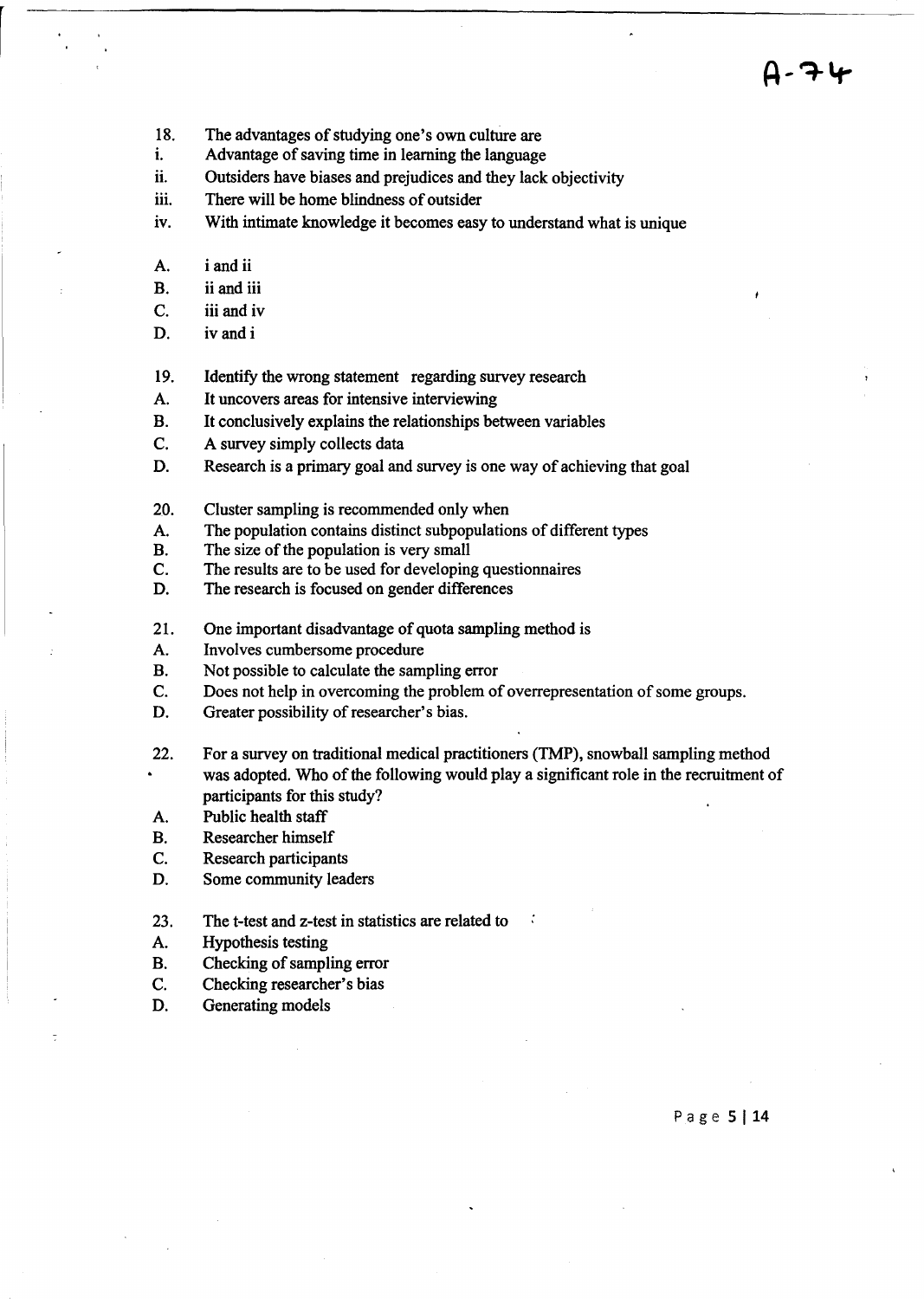- 24. Which of the following types are very appropriate relating to the types of' Analysis of Variance' (ANOVA)
- A. t- analysis, z- analysis and y-analysis
- B. One way analysis, Two-way analysis and K- way analysis
- C. Single set analysis and multiple set analysis
- D. Independent factor and multiple factor analysis
- 25. The full form of software package SPSS is
- A. Statistical Package for Students and Starters
- B. Simple Package for Sure Statistics
- C. Special Package for Social Sciences
- D. Statistical Package for Social Sciences
- 26. The statistics that allow to assess whether your data is generalizable to the broader population is called
- A. Descriptive statistics
- B. Inferential statistics
- C. Predictive statistics
- D. Model statistics
- 27. 'Randomization' is associated with which of the following research designs?
- A. Experimental research design
- B. Correlational research design
- C. Cross section design
- D. Exploratory research design
- 28. The ethnography that is gaining importance due to expansion of the Internet and social media is labelled:
- A. Critical ethnography
- B. Feminist ethnography
- C. Autoethnography
- D. Virtual ethnography
- 29. The type of research in which a researcher or team of researchers combines elements of qualitative and quantitative research approaches is called

 $\ddot{\cdot}$ 

- A. Mixed method research
- B. Multimethod research
- C. Whole method research
- D. Qul-Qun research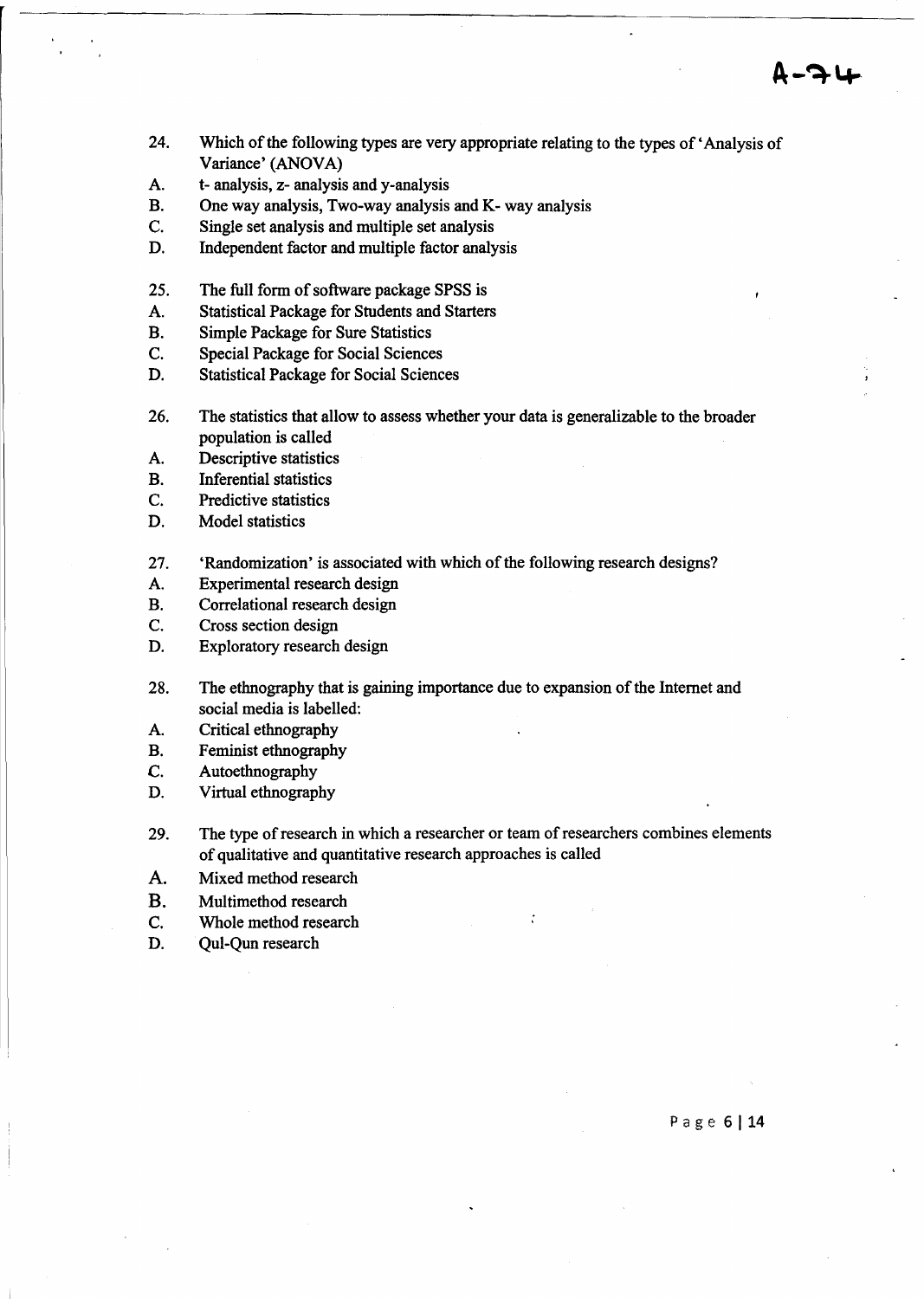- 30. The three criteria postulated by John stuart Mill as necessary to support a causal inference are
	- 1. association (correlation),
	- 2. temporal order
	- 3. nonspuriousness·
	- 4. Variance
- A. 1 and 2
- B. 2 and 3
- C. 3 and 4
- D. 1, 2 and 3
- 31. The phrase *"man is an animal suspended in webs of significance he himself has spun" is associated with which anthropologist*
- A. Harold Conklin
- B. Stephen Tyler
- C. Clifford Geertz
- D. Victor Turner
- 32. Franz Boas' 'historical particularism' is characterised by its rejection of
- A. Psychological aspects of culture
- B. Particularity of each culture
- C. Comparative method of the evolutionist
- D. Divergent historical development
- 33. The Human Relations Area Files began with the work of
- A. Raymond Firth
- B. L.H.Morgan
- C. G.P. Murdock
- D. A.L.Kroeber
- 34. The anthropologist Sherry Ortner uses which of the binary oppositions to analyse gender in society .
- A. Nature/Culture
- B. Theory/Practice
- C. Civilised/uncivilised
- D. Oppression/Liberation

35. Vicos project, a controversial experiment in applied anthropology was implemented in

- A. Senegal
- B. Nicaragua
- C. Ghana
- D. Peru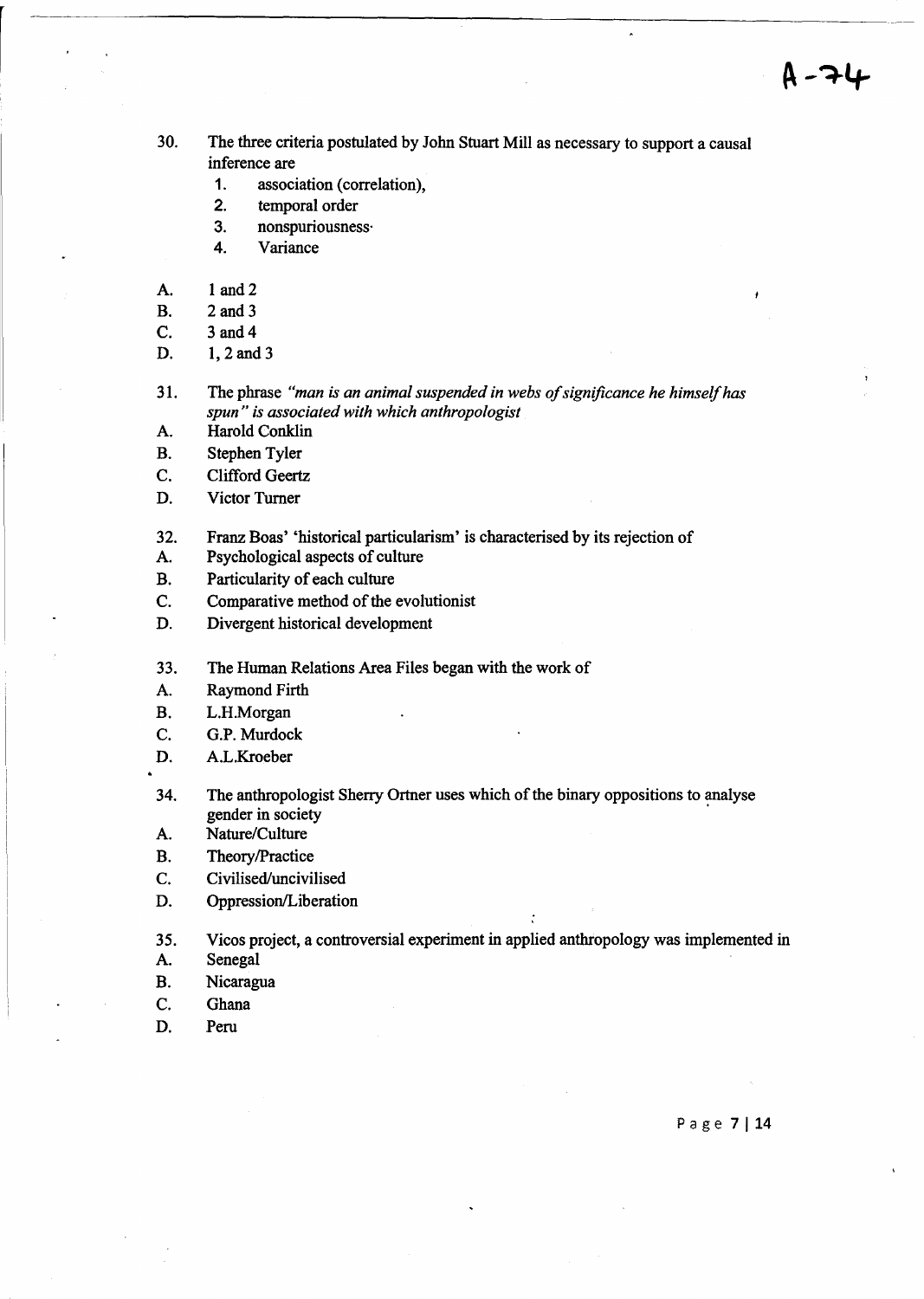-71

#### **PART-B**

- 36. Superorganic is the term associated with
- A. Levi-Strauss
- B. Leslie White
- C. Marvin Harris
- D. Alfred Kroeber
- 37. Communitas is
- A. Social Structure
- B. Rites of passage
- C. Anti-Structure
- D. Transitional rituals
- 38. Cognitive Anthropology is also known as
- A. Ethnology
- B. Ethnoscience
- C. Ethnography
- D. Visual Anthropology
- 39. For Levi-Strauss Social Structure is
- A. Social relations
- B. Empirically visible
- C. Model
- D. Social Organization
- 40. In structural linguistics the minimally contrasting pair of sounds that create linguistic meaning is
- A. Mytheme
- B. Phoneme
- C. Syntax
- D. Lexeme

41. The concept of Transactionalism by Fredrik Barth deals with what kind of models

 $\ddot{\cdot}$ 

- A. Generative Models
- B. Conscious Models
- C. Mechanical Models
- D. Reciprocal Models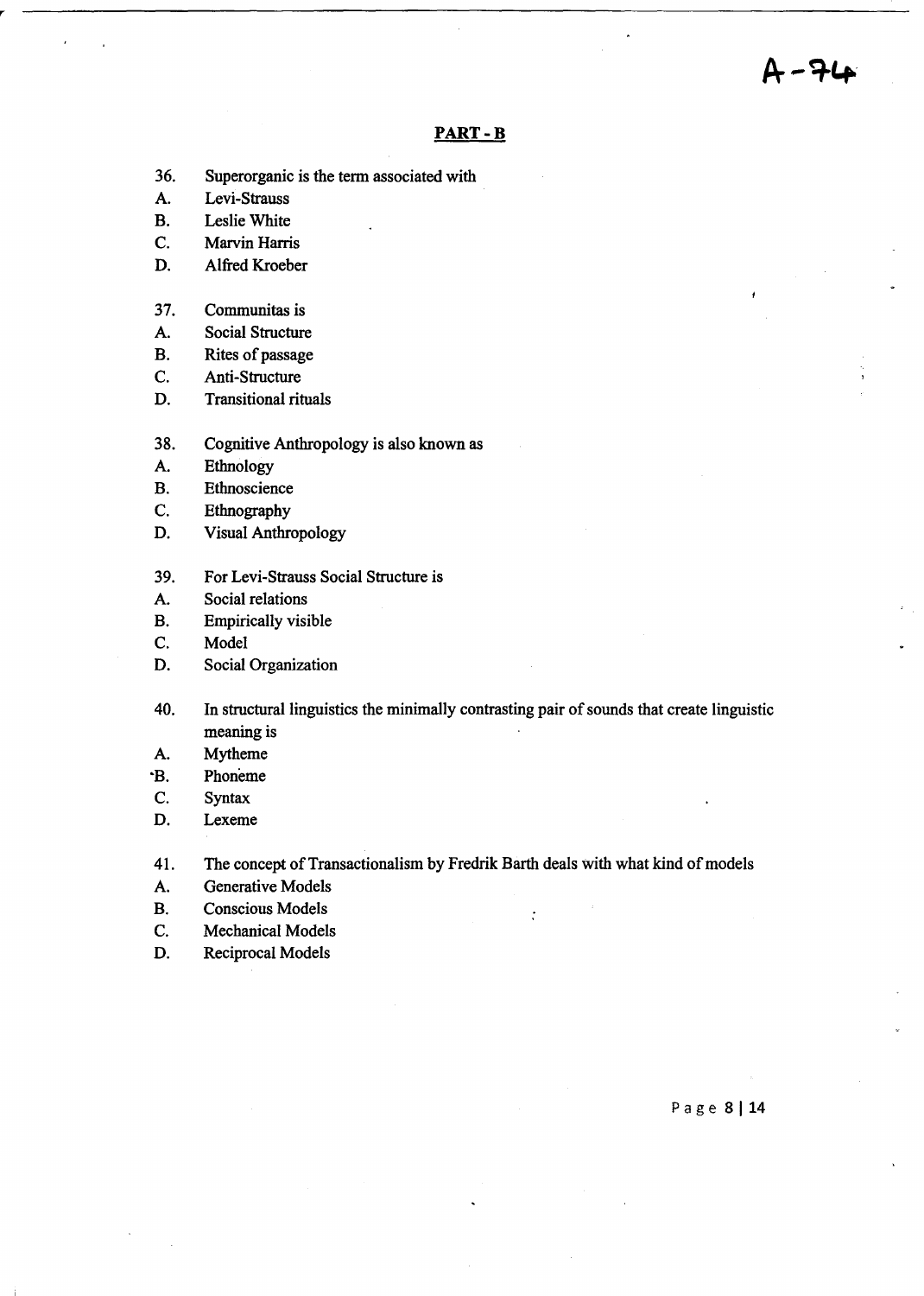- 42. In Social Organisation we find the principle of
- A. Continuity
- B. Change
- C. Stability
- D. Exchange
- 43. The concept of interpellation is associated with
- A. Karl Marx
- B. Claude Meillassoux
- C. Maurice Godelier
- D. Louis Althusser
- 44. --------- is a term coined by E. B. Tylor in the pioneering study of cross-cultural comparison
- A. Traits
- B. Culture complex
- C. Adhesions
- D. correlation
- 45. --------- is an outcome of the acculturation process in which the subordinate or smaller group is absorbed into the larger or dominant one and becomes indistinguishable from it in cultural terms
- A. Assimilation
- B. Diffusion
- C. Integration
- D. Syncretism
- 46. According to Emile Durkheim, the set of beliefs and sentiments common to the average members of a single society which forms a determinate system is called
- A. Organic solidarity
- B. Mechanical solidarity
- C. Individual representation
- D. Collective conscience
- 47. The construction of group identity and persistence of cultural features of a people undergoing rapid and radical change is called  $\therefore$
- A. Ethnogenesis
- B. Ethnoscience
- C. Ethnosemantics
- D. Ethnohistory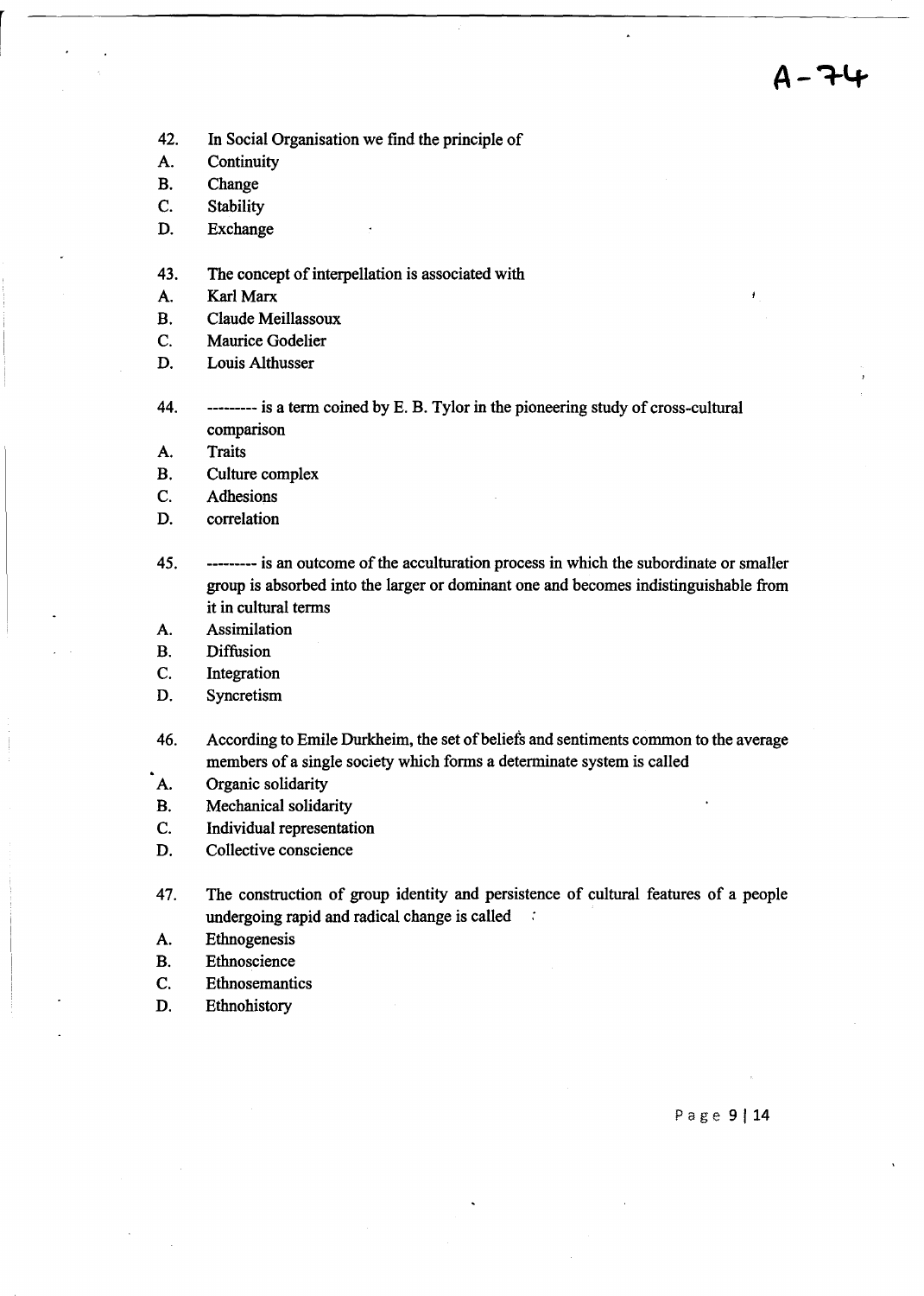- 48. Who among the following is known for the development of 'descent theory' in kinship studies?
- A. Radcliffe-Brown
- B. Evans-Pritchard
- C. Max Gluckman
- D. Meyer Fortes
- 49. The term *'ku/turkreis'* was one of the key concepts of
- A. American diffusionists
- B. British diffusionists
- C. Culture historical theories
- D. Unilinear evolutionists
- 50. 'Levels of socio-cultural integration' is proposed by Julian Steward to conceptualize socio-cultural system in a
- A. Comparative and cross-cultural perspective
- B. Comparative and evolutionary perspective
- C. Structural-functional perspective
- D. Universal evolutionary perspective
- 51. ------------- is a theory of the economics of technologically simple societies developed by Marshall Sahlins
- A. Lineage mode of production
- B. Domestic mode of production
- C. Dominant mode of production
- D. Asiatic mode of production
- 52. 'Gestalt theory' is a psychological theory of perception which emphasizes the tendency to register thoughts or experience as
- A. Traits
- B. Units
- C. Networks
- D. Configurations
- 53. In kinship studies, the term 'uterine' may be used as a synonym for
- A. Patrilineal descent
- B. Matrilineal descent
- C. Cognatic descent
- D. Bilineal descent

Page 10 | 14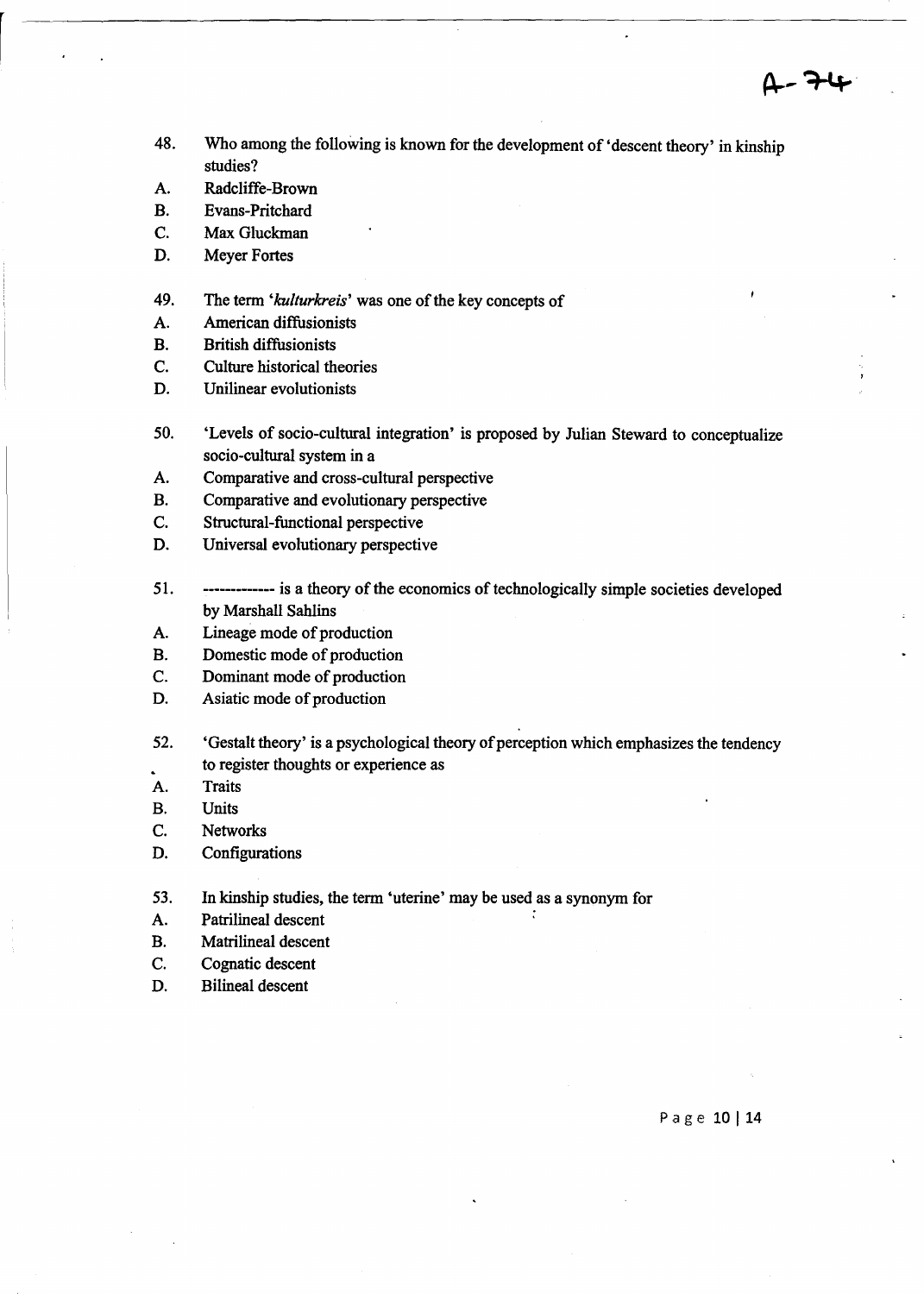A- 7-4

54. Match the following. Use the code given.

a. Applied Anthropology: An Introduction i. Cris Shore & Susan Wright

b. Applications of Anthropology ii. John Van Willigen

c. Anthropology and Consultancy:

Issues and Debates iii. Sara Pink

d. Anthropology of Policy iv. Andrew Strathem & Pamela J. Stewart

- A. a-i, b-iii, c-ii, d-iv
- B. a-ii, b-iii, c-iv, d-i
- C. a-iii, b-i, c-ii, d-iv
- D. a-iv, b-ii, c-iii, d-i
- 55. Identify the correct option from the following for the model of risks of displacement due to water projects developed by Michael M. Cemea
- A. Landlessness, violence, homelessness, marginalization, food insecurity, diseases, common property resources, community associations
- B. New habitat, joblessness, lack of water resources, marginalization, dependency on government, increased morbidity, private ownership, disorientation
- C. Landlessness, joblessness, homelessness, marginalization, food insecurity, increased morbidity, loss of access to common property resources, community disarticulation
- D. Landlessness, new jobs, homelessness, vulnerability, food availability, healthcare facilities, access to common property resources, resistance
- 56. Epidemiological transition moves forward through the four stages. Identify the correct sequence of these stages. Use the code given
- a. During this stage, morbidity and mortality are affected by man-made diseases.
- b. The age of pestilence and famine when mortality is high. Poor use of ecological sources.
- c. The age of degenerative diseases, mortality declines and eventually approaches stability.
- d. Population growth is sustained and begins to describe an exponential curve. The average life expectancy at birth increases.
- A. a,c,d, b
- B. b, d, a, c
- C. b, d, c, a
- D. c,a,b,d

Page 11 | 14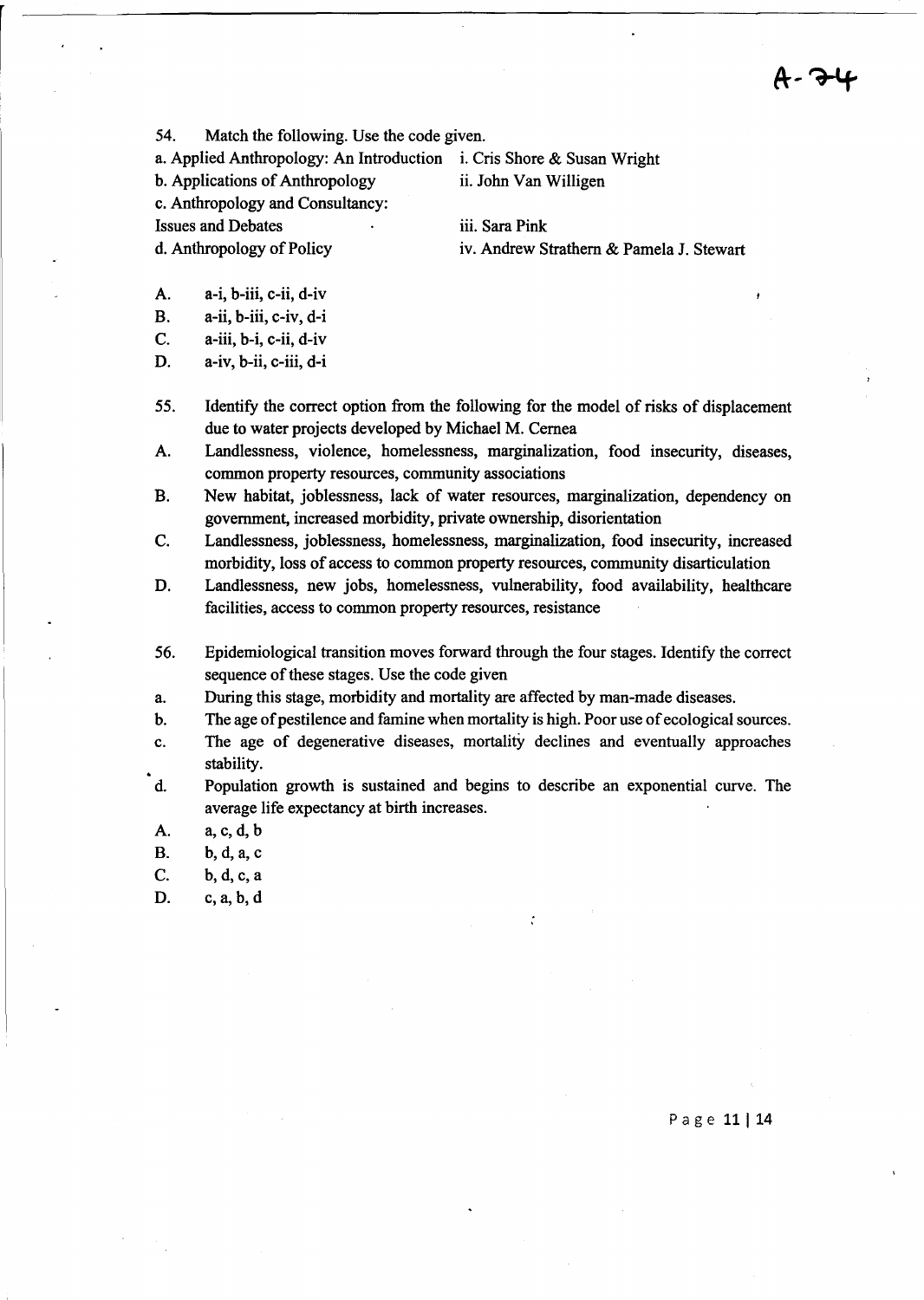- 57. Identify the correct statements from the following. Use the code given
- a. The anthropology of development is a term applied to a body of anthropological work which views development from a critical perspective.
- b. Development anthropology refers to the application of anthropological perspectives to the multidisciplinary branch of development studies.
- c. The anthropology of development refers to the application of anthropological perspectives to the multidisciplinary branch of development studies.
- d. Development anthropology refers to a body of anthropological work which views development from a critical perspective.
- A. a,d
- B. a, b
- C. b,c
- D. c,d
- 58. Which statement about applied anthropology is false?
- A. Applied anthropology is a rapidly growing specialty within anthropology in recent decades.
- B. Applied anthropology played an important role during WWIl.
- C. Applied and pure anthropology are sometimes hard to distinguish.
- D. All applied anthropologists play the role of an advocate by taking public positions on controversial issues.
- 59. The branch of applied anthropology that seeks to recover and preserve the archaeological records before programmes of planned change disturb or destroy it, is known as:
- A. Museology
- B. Cultural Resource Management
- C. Action Anthropology
- D. Natural Resource Management
- 60. Identify the correct statement from the following:
- A. Forensic Anthropology is devoted to understand the behaviour of criminals by applying the knowledge of psychological anthropology.
- B. Forensic Anthropologists solve crimes based on health records and family history.
- C. Forensic Anthropology is devoted to helping solve crimes and identifying human remains, usually by applying knowledge of physical anthropology.
- D. Forensic anthropology is about understanding causes of deaths in the prehistoric times.

Page 12 | 14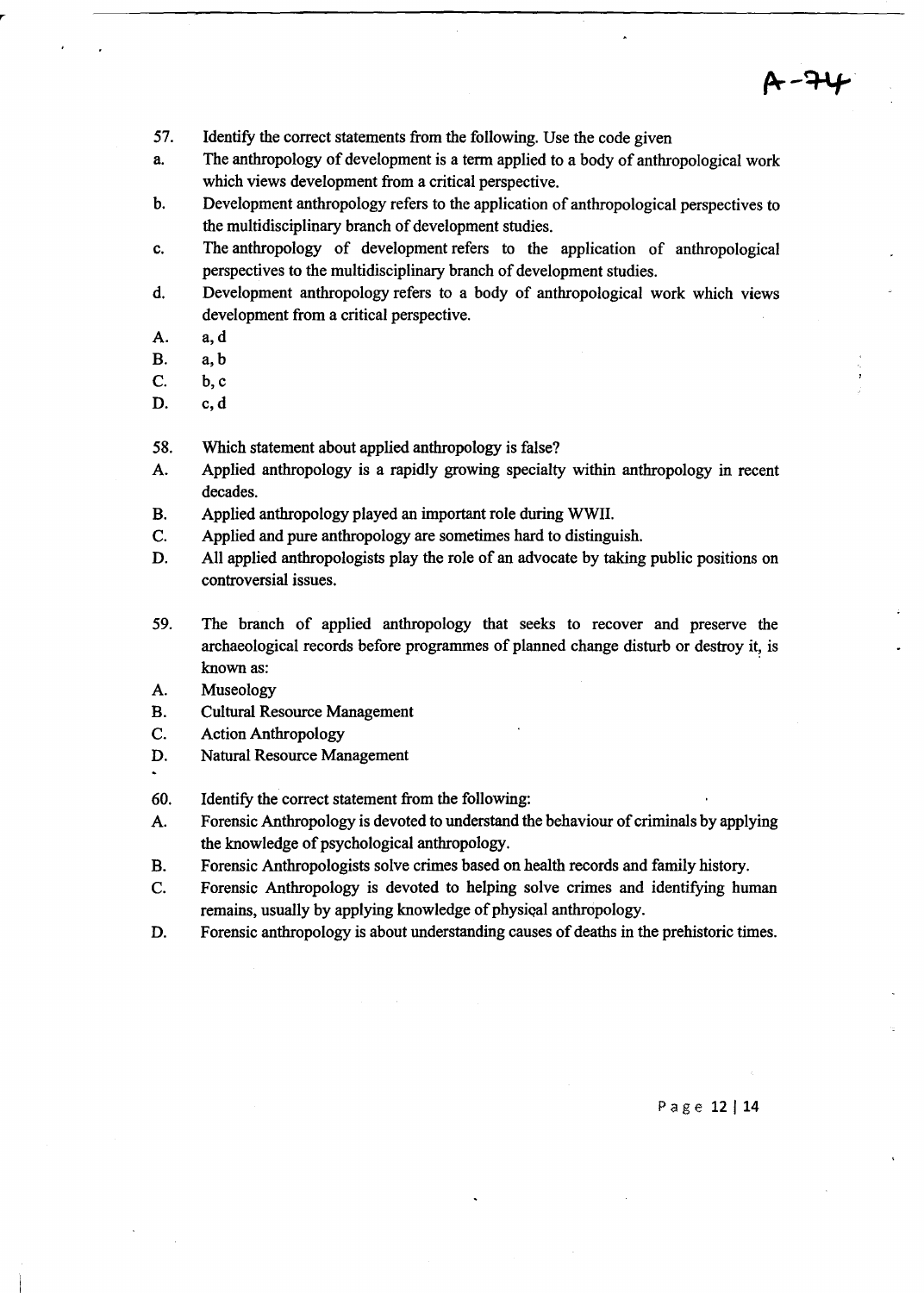- 61. Who among the below has worked extensively on the kinship organization in India?
- A. G. S. Ghurye
- B. S. C. Dubey
- C. Iravati Karve
- D. M. N. Srinivas
- 62. Hindu social structure was analyzed by
- A. B. Saraswati
- B. N. K. Bose
- C. Verrier Elwin
- D. G. S. Ghurye
- 63. Who of the following authored the book the 'Indian Village'?
- A. Furer- Haimendorf
- B. M N Srinivas
- C. SCDube
- D. F G Bailey

64. Which one of the following is correctly matched?

- A. 'Religion and society among the Coorgs of South India': L. P. Vidyarthi
- B. 'Race and Cultures of India': D.N Majumdar
- C. 'India's Changing Villages: Human Factors in Community Development': S.C.Roy
- D. 'Society in India: Concepts, Theories, and Recent Trends': T. N. Madan
- 65. Who among the following offers a gender perspective of kinship studies in India?
- A. T. N. Madan
- B. Veena Majumdar
- C. S. C. Dubey
- D. Leela Dube

66. 'Hindu Method of Tribal Absorption' was propounded by

- A. Roy Burman
- B. S. C. Roy
- C. N. K. Bose
- D. L. P. Vidyarthi

67. Integrated Tribal Development Agency (ITDA) was conceived during

- A. Fourth five-year plan
- B. Fifth five-year plan
- C. Sixth five-year plan
- D. Seventh five-year plan

Page 13 | 14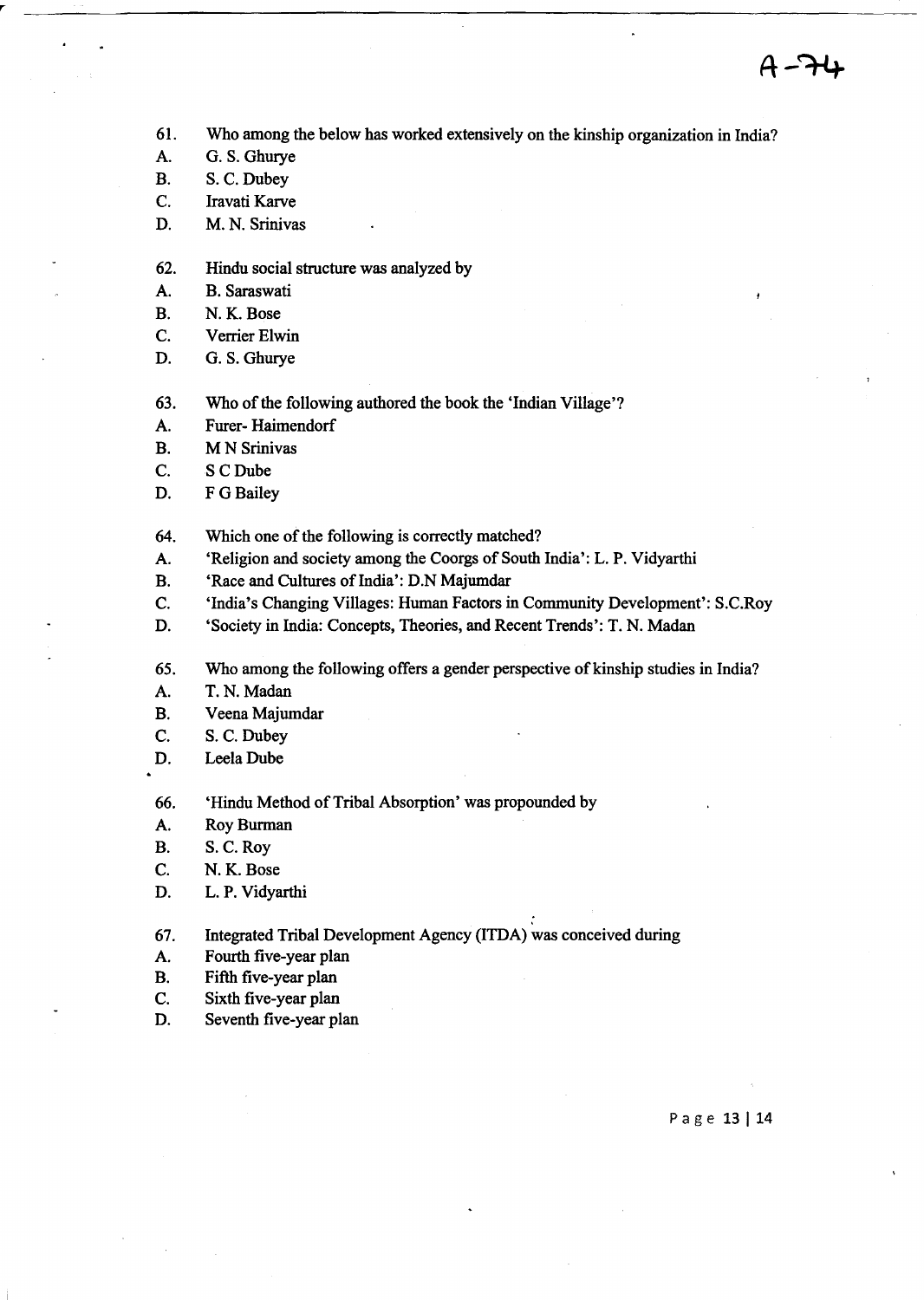- 68. A Philosophy of NEFA was written by
- A. Verrier Elwin<br>B. Thakkar Bapa
- Thakkar Bapa
- C. L P Vidyarthi
- D. S. C.Dube
- 69. 'Nature- Man -Spirit --Complex' concept is associated with A. S. C. Dube
- S. C. Dube
- B. M. N. Srinivas
- C. L. P. Vidyarthi
- D. N. K. Bose
- 70. Full form of LAMPS is
- A. Local Area Mega Project Schemes<br>B. Large Area Multi-Purpose Societie
- Large Area Multi-Purpose Societies
- C. Local Area Multi Projects schemes
- D. Large Area Mega Purpose schemes.

 $\ddot{\cdot}$